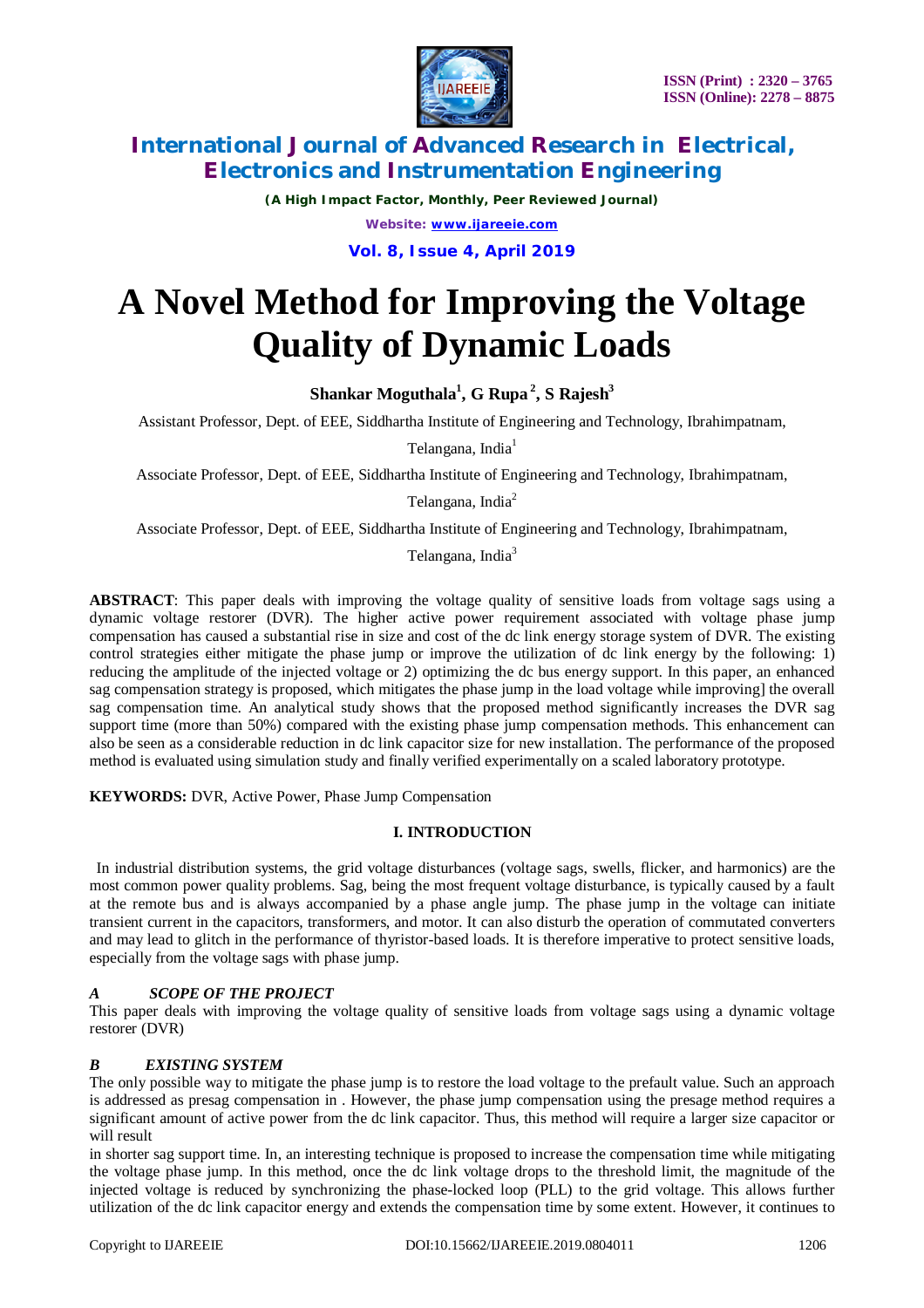

*(A High Impact Factor, Monthly, Peer Reviewed Journal)*

*Website: [www.ijareeie.com](http://www.ijareeie.com)*

### **Vol. 8, Issue 4, April 2019**

consume the energy in the dc link capacitor throughout the duration of compensation and imposes limitation on compensation time enhancement.

### *C EXISTING SYSTEMS TECHNIQUE:*

The existing control strategies either mitigate the phase jump or improve the utilization of dc link energy by the following: 1) reducing the amplitude of the injected voltage or 2) optimizing the dc bus energy support.

#### *D PROPOSED SYSTEM*

This project deals with improving the voltage quality of sensitive loads from voltage sags using a dynamic voltage restorer (DVR). The higher active power requirement associated with voltage phase jump compensation has caused a substantial rise in size and cost of the dc link energy storage system of DVR.

#### *E PROPOSED SYSTEM TECHNIQUE*

The work presented in this paper proposes an enhanced sag compensation method to extend the DVR compensation time. It optimizes the gradient of the dc link voltage (dv/dt) by regulating the amount of active power injected by DVR. In the proposed method, the controller restores both phase and amplitude of the load voltage to the presag value and then initiates a transition toward the minimum active power (MAP) mode. The overall operation sequence and implementation of the proposed compensation method is discussed in the following subsections.

### *F ADVANTAGES OF PROPOSED TECHNIQUE*

- Switching losses and harmonics reduced
- $\triangleright$  High efficiency
- $\triangleright$  It improves system performance

#### **II. PROJECT DESCRIPTION**

To protect sensitive loads from grid voltage sags, custom power devices (such as SVC, D-STATCOM, dynamic voltage restorer (DVR), and UPQC) are being widely used. Among these devices, DVR has emerged as the most cost effective and comprehensive solution. The system configuration of a DVR. It consists of a dc link capacitor (serving as an energy reserve for DVR), a series injection transformer, a six-switch voltage source inverter (VSI), and an *LC* filter for removing switching harmonics from the injected voltage. The primary function of the DVR is to inject a voltage with certain magnitude and phase in series with the upstream source voltage such that the load connected downstream always sees the pure sinusoidal voltage at its terminals.

#### *A MODULE DESCRIPTION*

DVR (Dynamic Voltage Restorer) is a static var device that has seen applications in a variety of transmission and distribution systems. It is a series compensation device, which protects sensitive electric load from power quality problems such as voltage sags, swells, unbalance and distortion through power electronic controllers that use voltage source converters (VSC).In normal conditions, the dynamic voltage restorer operates in stand-by mode. However, during disturbances, nominal system voltage will be compared to the voltage variation. This is to get the differential voltage that should be injected by the DVR in order to maintain supply voltage to the load within limits. The amplitude and phase angle of the injected voltages are variable, thereby allowing control of the real and reactive power exchange between the dynamic voltage restorer and the distribution system. The DC input terminal of a DVR is connected to an energy storage device of appropriate capacity. As mentioned, the reactive power exchange between the DVR and the distribution system is internally generated by the DVR without AC passive reactive components. The real power exchanged at the DVR output AC terminals is provided by the DVR input DC terminal by an external energy source or energy storage system.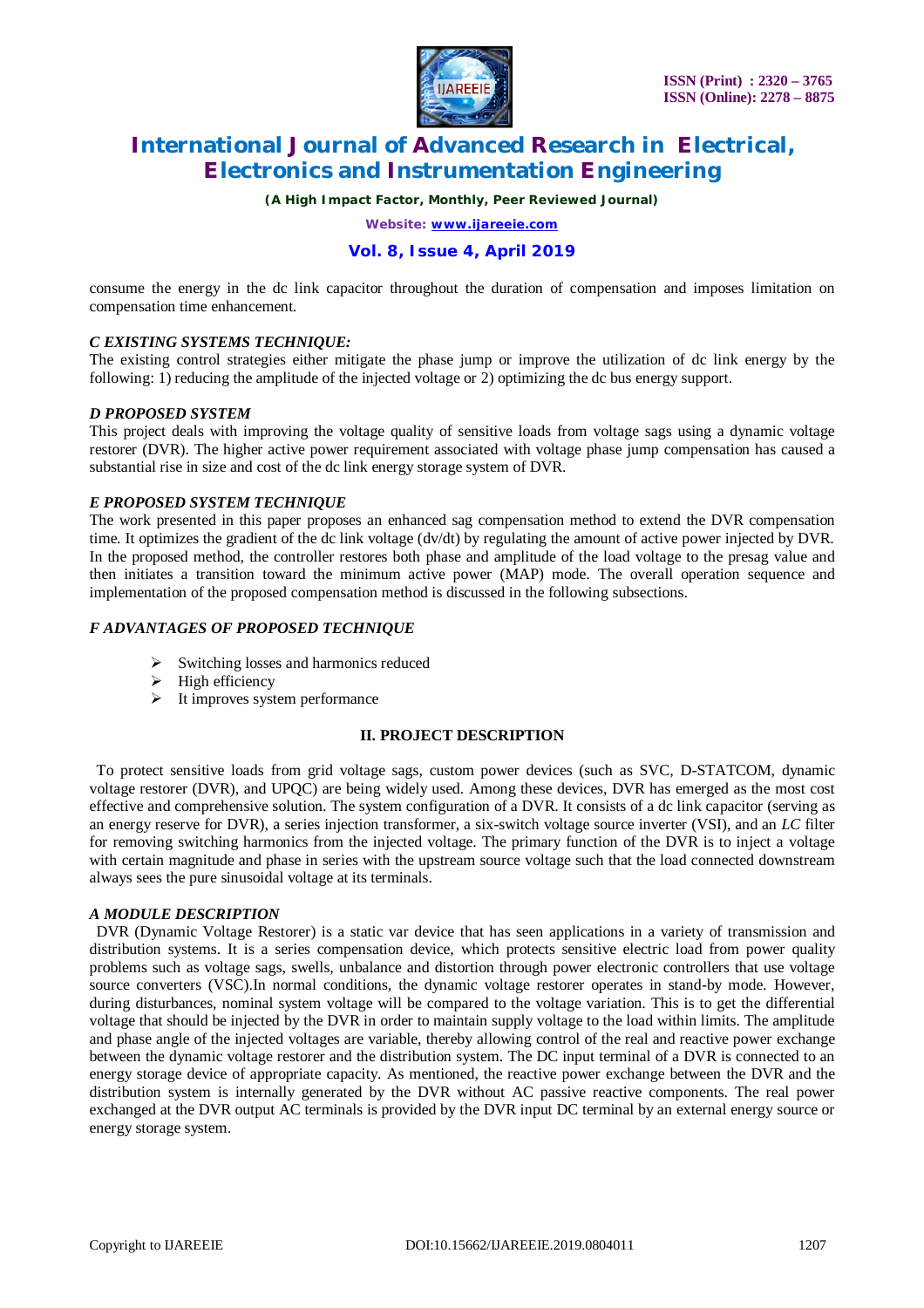

*(A High Impact Factor, Monthly, Peer Reviewed Journal)*

*Website: [www.ijareeie.com](http://www.ijareeie.com)*

### **Vol. 8, Issue 4, April 2019**



2.1 Block Diagram for Exixting System

Practically, the capability of injection voltage by DVR system is 50% of nominal voltage. This allows DVRs to successfully provide protection against sags to 50% for durations of up to 0.1 seconds. Furthermore, most voltage sags rarely reach less than 50%.

The dynamic voltage restorer is also used to mitigate the damaging effects of voltage swells, voltage unbalance and other waveform distortions.

### *B CIRCUIT EXPLANATION*



2.2 Circuit Diagram for Proposed System

### **Operation of Proposed Converter**

The work presented in this paper proposes an enhanced sag compensation method to extend the DVR compensation time. It optimizes the gradient of the dc link voltage (dv/dt) by regulating the amount of active power injected by DVR. In the proposed method, the controller restores both phase and amplitude of the load voltage to the presag value and then initiates a transition toward the minimum active power (MAP)mode. The overall operation sequence and implementation of the proposed compensation method is discussed in the following subsections. 3 Simulation Results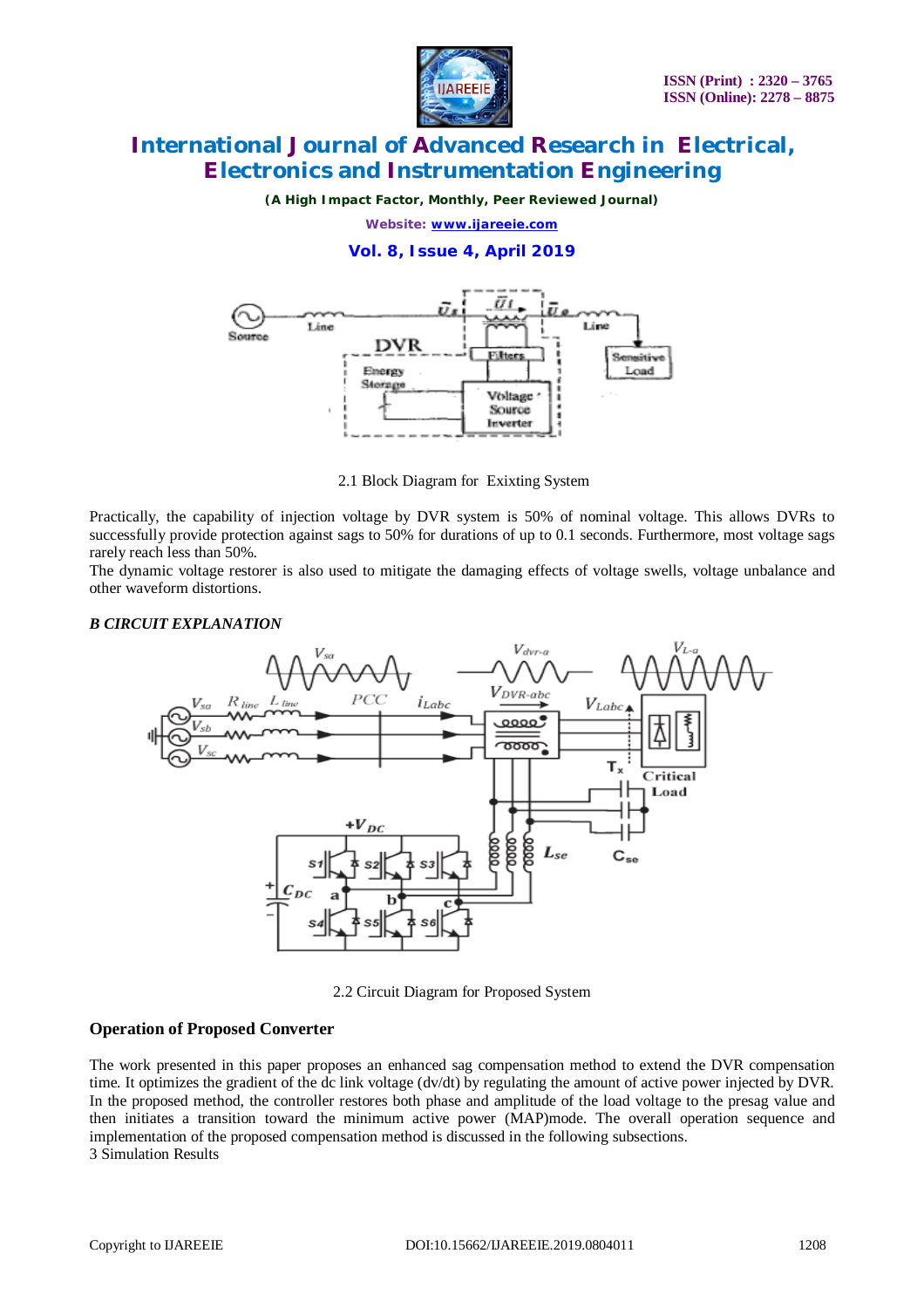

*(A High Impact Factor, Monthly, Peer Reviewed Journal)*

*Website: [www.ijareeie.com](http://www.ijareeie.com)*

### **Vol. 8, Issue 4, April 2019**



2.3 Simulation Diagram



### 2.4 Output voltage, Current waveform

### **III. HARDWARE DESCRIPTION**

The hardware system of the proposed converter is implemented using a PIC micro-controller. The software system like Proteus, Mplab, and Micropro is used for the system design for coding the pulses in to the PIC controller. The power supply circuit is designed that will control the PIC and driver circuit to drive the pulses to the MOSFET.

A Microcontroller (sometimes abbreviated  $\mu$ C,  $\mu$ C or MCU) is a small computer on a single integrated circuit containing a processor core, memory, and programmable input/output peripherals. Program memory in the form of NOR flash or OTP ROM is also often included on chip, as well as a typically small amount of RAM. Microcontrollers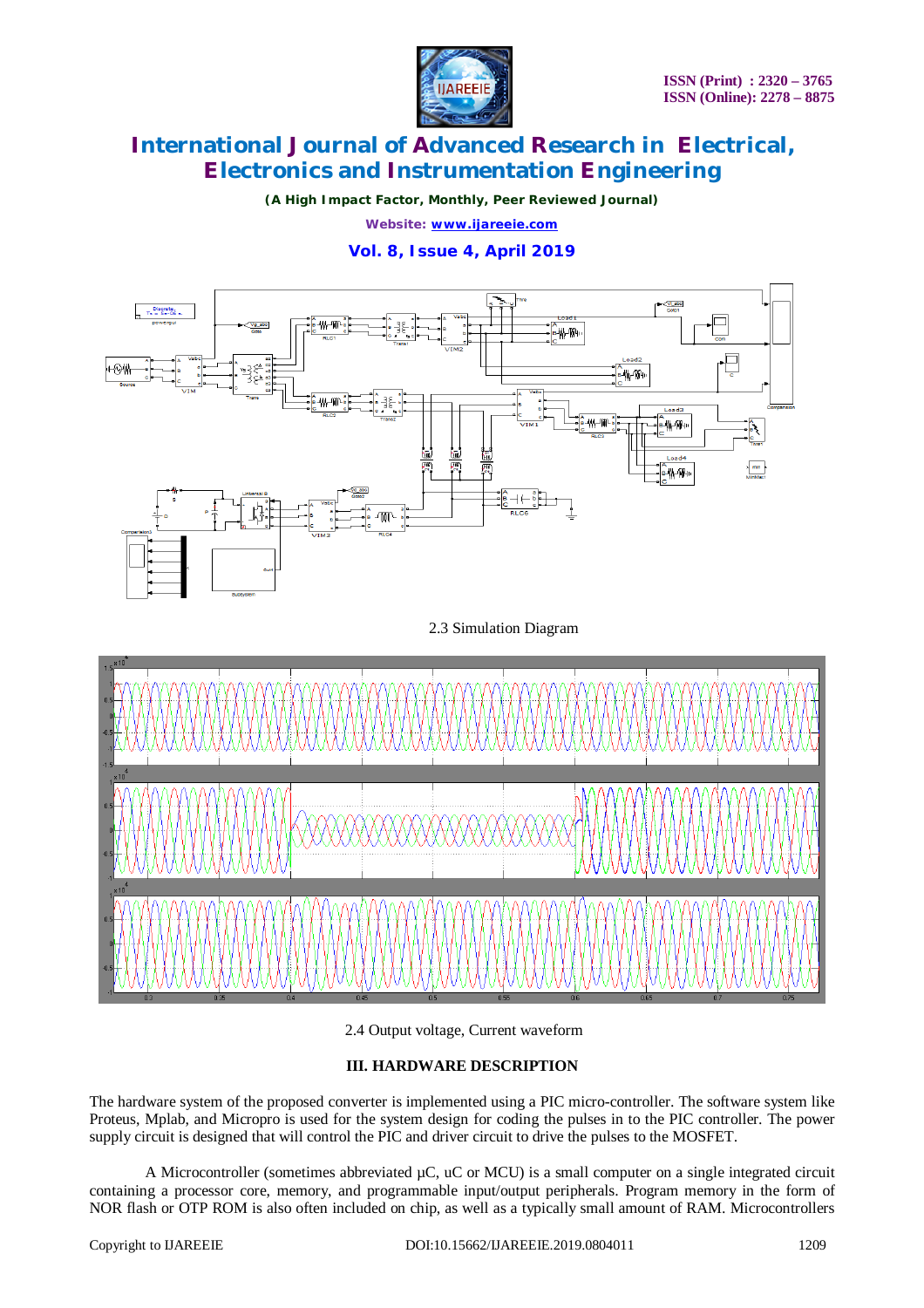

*(A High Impact Factor, Monthly, Peer Reviewed Journal)*

*Website: [www.ijareeie.com](http://www.ijareeie.com)*

### **Vol. 8, Issue 4, April 2019**

are designed for embedded applications, in contrast to the microprocessors used in personal computers or other general purpose applications.

High-Performance RISC CPU: Only 35 single-word instructions to learn, All single-cycle instructions except for program branches, which are two-cycle, Operating speed:  $DC - 20$  MHz clock input  $DC - 200$  ns instruction cycle, Up to 8K x 14 words of Flash Program Memory, Up to 368 x 8 bytes of Data Memory (RAM), Up to 256 x 8 bytes of EEPROM Data Memory, Pinout compatible to other 28-pin or 40/44-pin PIC16CXXX and PIC16FXXX microcontrollers



Fig.3.1. Micro-controller Peripherals

Timer0: 8-bit timer/counter with 8-bit pre scalar, Timer1: 16-bit timer/counter with prescaler, can be incremented during Sleep via external crystal/clock, Timer2: 8-bit timer/counter with 8-bit period register, prescaler and postscaler, Two Capture, Compare, PWM modules, Capture is 16-bit max, resolution is 12.5 ns Compare is 16-bit max, resolution is 200 ns, PWM max, resolution is 10-bit Synchronous Serial Port (SSP) with SPI (Master mode) and I2C (Master/Slave), Universal Synchronous Asynchronous Receiver Transmitter (USART/SCI) with 9-bit address detection, Parallel Slave Port (PSP) – 8 bits wide with external RD, WR and CS controls (40/44-pin only), Brown-out detection circuitry for Brown-out Reset (BOR).

CMOS Technology: Low-power, high-speed Flash/EEPROM technology, Fully static design, Wide operating voltage range (2.0V to 5.5V), Commercial and Industrial temperature ranges, Low-power consumption.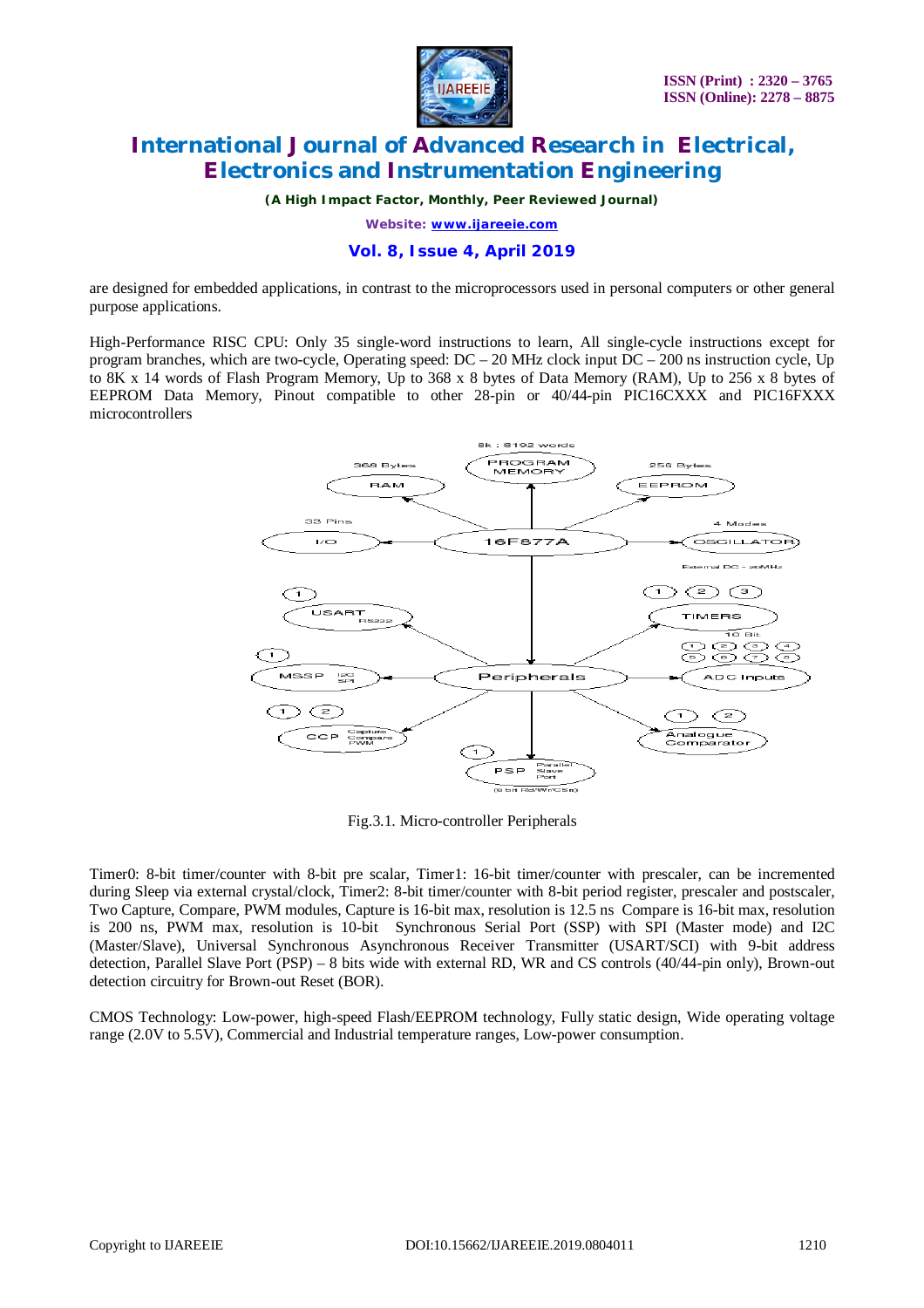

*(A High Impact Factor, Monthly, Peer Reviewed Journal)*

*Website: [www.ijareeie.com](http://www.ijareeie.com)*

### **Vol. 8, Issue 4, April 2019**



Fig.3.2. Microcontroller PIC16F877A

### **IV. APPLICATIONS**

The dynamic voltage restorer is also used to mitigate the damaging effects of voltage swells, voltage unbalance and other waveform distortions.The application of DVRs would tend to maintain demand even when incipient voltage conditions are present. As a result, this reduces the innate ability to prevent a collapse and increases the chance of cascading interruptions

### **V FUTURE SCOPE**

This converter model will be developed by using matlab simulink soft ware. The efficiency will be improved in future

#### **REFERENCES**

[1] J. A. Martinez and J. M. Arnedo, "Voltage sag studies in distribution networks—Part I: System modeling," IEEE Trans. Power Del., vol. 21, no. 3, pp. 338–345, Jul. 2006.

[2] J. G. Nielsen, F. Blaabjerg, and N.Mohan, "Control strategies for dynamic voltage restorer, compensating voltage sags with phase jump," in Proc. IEEE APEC Expo., 2001, pp. 1267–1273.

[3] J. D. Li, S. S. Choi, and D. M. Vilathgamuwa, "Impact of voltage phase jump on loads and its mitigation," in Proc. 4th Int. Power Electron. Motion Control Conf., Xi'an, China, Aug. 14–16, 2004, vol. 3, pp. 1762–1176.

[4] M. Sullivan, T. Vardell, and M. Johnson, "Power interruption costs to industrial and commercial consumers of electricity," IEEE Trans. Ind. Appl., vol. 33, no. 6, pp. 1448–1458, Nov./Dec. 1997.[5] J. Kaniewski, Z. Fedyczak, and 2014.

[5]SHANKAR MOGUTHALA *"*Fuzzy Controlled Real-time Implementation Of UPC With Facts Controllers" in IJAREEIE, Volume 7, Issue 11, November 2018.

[6]SHANKAR MOGUTHALA "MPPT with DC-DC Converter and Inverter for grid connected Hybrid wind driven PMSG-PV System " in IJIT, Volume 4, Issue 15, October 2016

[7]SHANKAR MOGUTHALA "Single-Inductor Dual-Output Buck–Boost Power Factor Correction Converter" in IJEEE, Volume 3, Issue 9, September 2016.

[8]SHANKAR MOGUTHALA "Power Quality Improvement by using Fuzzy PI Controlled DPFC" in IJAREEIE, Volume 5, Issue 7, July 2016.SHANKAR MOGUTHALA "Fuzzy Controlled Shunt Hybrid Power Filter and Thyristor-Controlled Reactor for Power Quality" in IJAREEIE, Volume 4, Issue 8, August 2015.

[9]SHANKAR MOGUTHALA "Cascade Converter based Generalized UPQC Condition System" IJCET, Vol.4, No.6, Dec 2014.

[10]SHANKAR MOGUTHALA "Novel Sensor less Drive Method for BLDC Machine" IJSR, Vol.3.Issue. 11, November 2014.